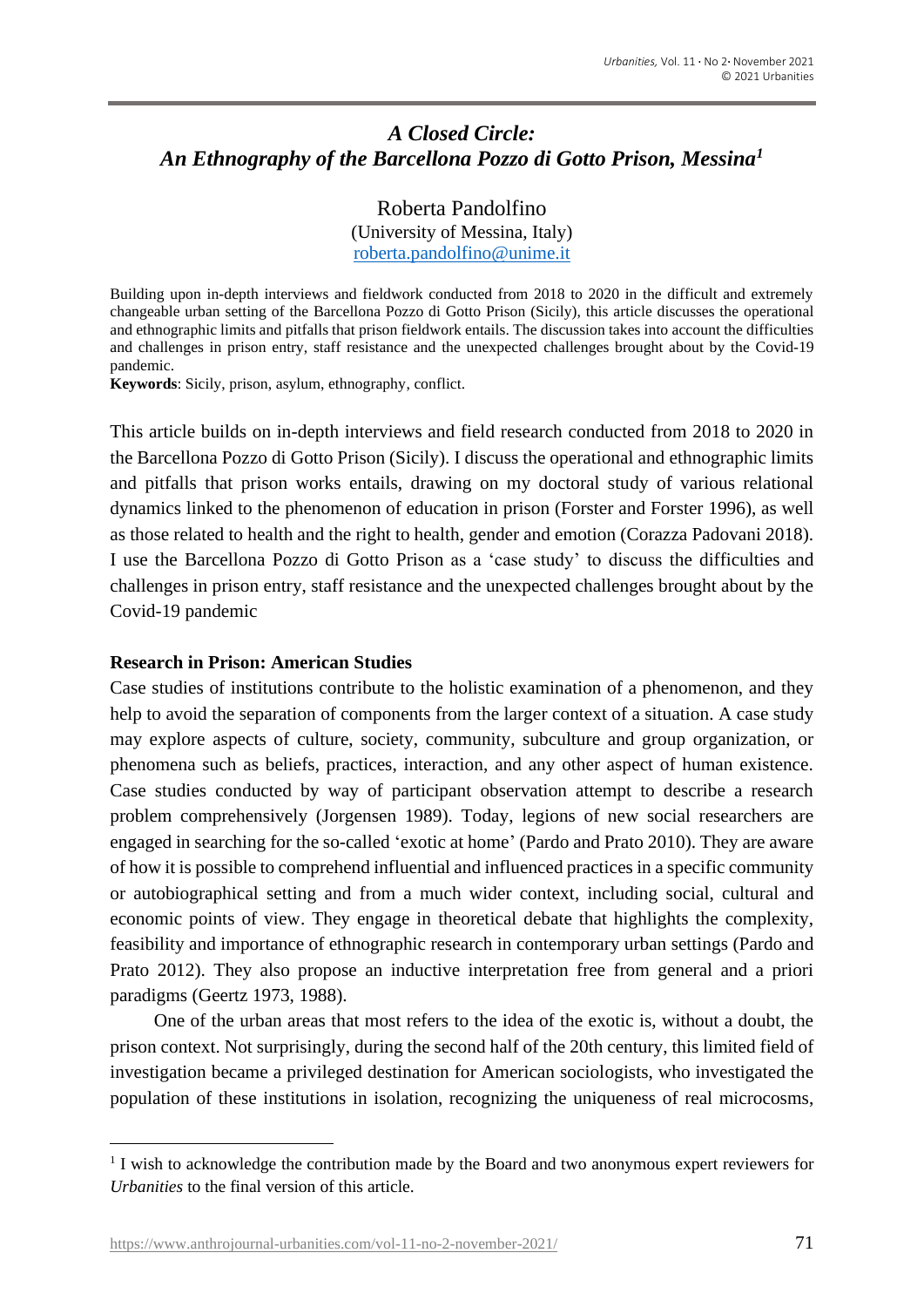societies within society (Sykes 1958, Jacobs 1977). The interest of these scholars was mainly aimed at institutional activities and the analysis of small subcultures that were influential in the prison context as well as outside. This brought some very particular mechanisms of the penitentiary world to the attention of academics and civil society. First, Clemmer (1940) was responsible for coining the term *prisonization* to describe a process of acculturation (Redfield et al. 1936) in which prisoners inevitably participate, especially if imprisoned for long periods.

This term describes the gradual process of adapting the offender to the code of honour of the prison. The degrees of adaptation are represented by the extent to which the inmate adheres to the models provided by the prison culture, it being understood that the prisonization process can increase and feed the inmate's antisociality. As an expression of the natural spirit of adaptation, this process risks favouring the self-representation of oneself as criminal, triggering the eternal mechanism of the revolving door. Furthermore, there is no lack of ethnographic studies, more specifically autobiographical. The founding father of this intellectual approach, known as Convict Criminology is John Irwin, author of in-depth studies based on participant observation in California prisons (Irwin 1970, 1980, 1985).

Convict Criminology is a new approach that aims at revealing the reality of prison life, starting from the interventions of prominent personalities considered to be political prisoners, such as Malcom X (1968) and Angela Davis (Nadelson 1972), and leading up to the development of a real methodology of investigation, applicable by anyone as long as it produces first-hand knowledge. To illustrate this point, one of the members of the Convict Criminology school attacked their predecessors with strong words: 'This is reality, and in hell — what the "experts" raised in college classrooms, degree collectors, scholarship grabbers, from their wellfunded, air-conditioned offices say, far removed from the filthy reality of life of prisoners' (Rideau and Wilkberg 1992). These words justified social research based solely on observation, structured interviews and informal conversations; a formal ethnographic approach, that is, based on data from the prisons themselves and the truthfulness of the lived experience (Ross and Richards 2003) and not on the lists provided by the national institutions. It is a school of thought born of violence as a need and destined to find a solid place not only in the USA but also to be a model for the study of prison institutions all over the world. Convict Criminology is perfectly placed within the interpretative framework of today's anthropology. Prato and Pardo (2013) note that earlier social scientists were interested in studying the 'problems' of their own society and contributing to planning social intervention aimed at the solution of such problems. They point out that for these scholars, the Western metropolis was considered a breeding ground of social problems and the city was conceived as a mosaic, where each piece presented different problems (Prato and Pardo 2013).

This line of studies was soon destined to come to a halt (Prato and Pardo 2013, Pardo and Prato 2018); in fact, it has imploded, a victim of what has been called hyperincarceration (Wacquant 2009). <sup>2</sup> So, just when prison ethnography could have found increasingly fertile

<sup>&</sup>lt;sup>2</sup> Hyperincarceration is a term coined by the sociologist and social anthropologist Löic Wacquant to define how, since the mid-1970s, the United States has experienced a gradual replacement of the regulation of poverty through a prison-welfare continuum that has intertwined and connected the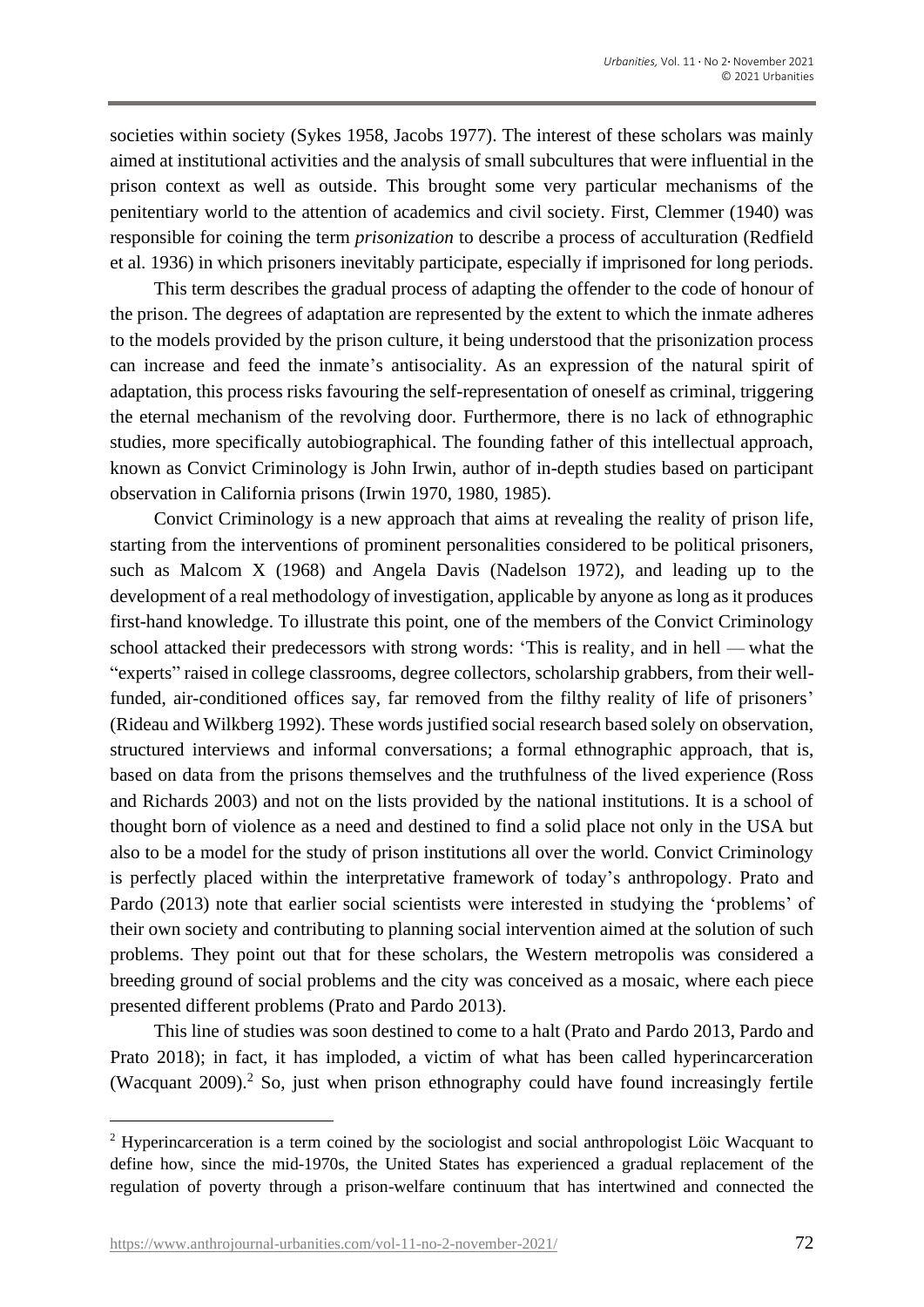ground, it suffered a halting blow. This was perhaps due to the privatization of prison facilities that made meeting with prisoners even more complex, creating a strong deterrent for social researchers.

# **Research in Prison: European Studies**

In the rest of the world, this example has been followed to some extent. Some have taken a path similar to current urban research, which, as Pardo and Prato (2012: 10) observe, follows 'the interactions between economic, political and cultural aspects' and 'contextualizes local dynamics and change in national and global historical processes (Prato 1993, 2000, 2009)' (ibid.: 10). Others have adopted an approach that examines 'the relationships between local and national processes and policies of global restructuring that fundamentally influence the local environment and people's everyday life (Spyridakis 2006, 2010)' (Pardo and Prato 2012: 10). At the turn of the 20th century, prison research entered a new phase in Europe: it was the English and French scholars who gained the most experience. They began investigating institutional activity (Combiesse 2001, Genders and Player 1995, Sparks et al. 199, Liebling 1999, King and McDermott 1990, King 2008, Foucault 1975), as well as specific symbolic and relational dynamics (Mathieu and Rostaing 1998, Rostaing 2014, La Caisne 2000) and the link to violence (Liebling 1992, Chauvenet et al. 2008, Dingley and Mollica 2007).

The Italian scene has touched on these issues. The very first approach to prison ethnography appeared at the end of the 1990s, when Emilio Santoro gained the attention of the academic committee with his work of re-editing, translating and analysing the main American texts published up to that time (1997). This first step was not sufficient to bypass the fears and difficulties of conducting research in total institutions (Goffman 1961), particularly in Italy.

These difficulties risk giving rise to prison studies whose authors have never actually confronted the prison reality, drawing instead on second-hand knowledge drawn from the official reports and documents of the Justice Ministry, national and European Observatories and varied journalistic reports. Great merit goes to the non-profit organization, *Antigone*, an association for rights and guarantees in the criminal system engaged in the collection and dissemination of information on prisons. Also noteworthy is the activity of *RistrettiOrizzonti*, a newspaper engaged in the narration of the Italian prison context which is closely linked to the national news.

Today the representation of the prison world is developing, including major voices and perspectives on the study of total institutions: their functioning, the methodological aspects of research and the storytelling of direct experiences of prison life. Proof of this is, for instance, that, in my own university department, I am not the only one dealing with prisons (Bitto 2020, 2021). Recent contributions focus on current and former prisoners (Chiappini and Baglio 2019,

discourse, practices and categories of welfare with those of a hypertrophic and hyperactive criminal apparatus. This passage, however, did not concern all Americans; it manifested itself above all towards the poor, those who showed themselves recalcitrant to the new economic and ethno-racial order that was taking shape on the ashes of the defunct Fordist-Keynesian system and the crumbling urban ghetto.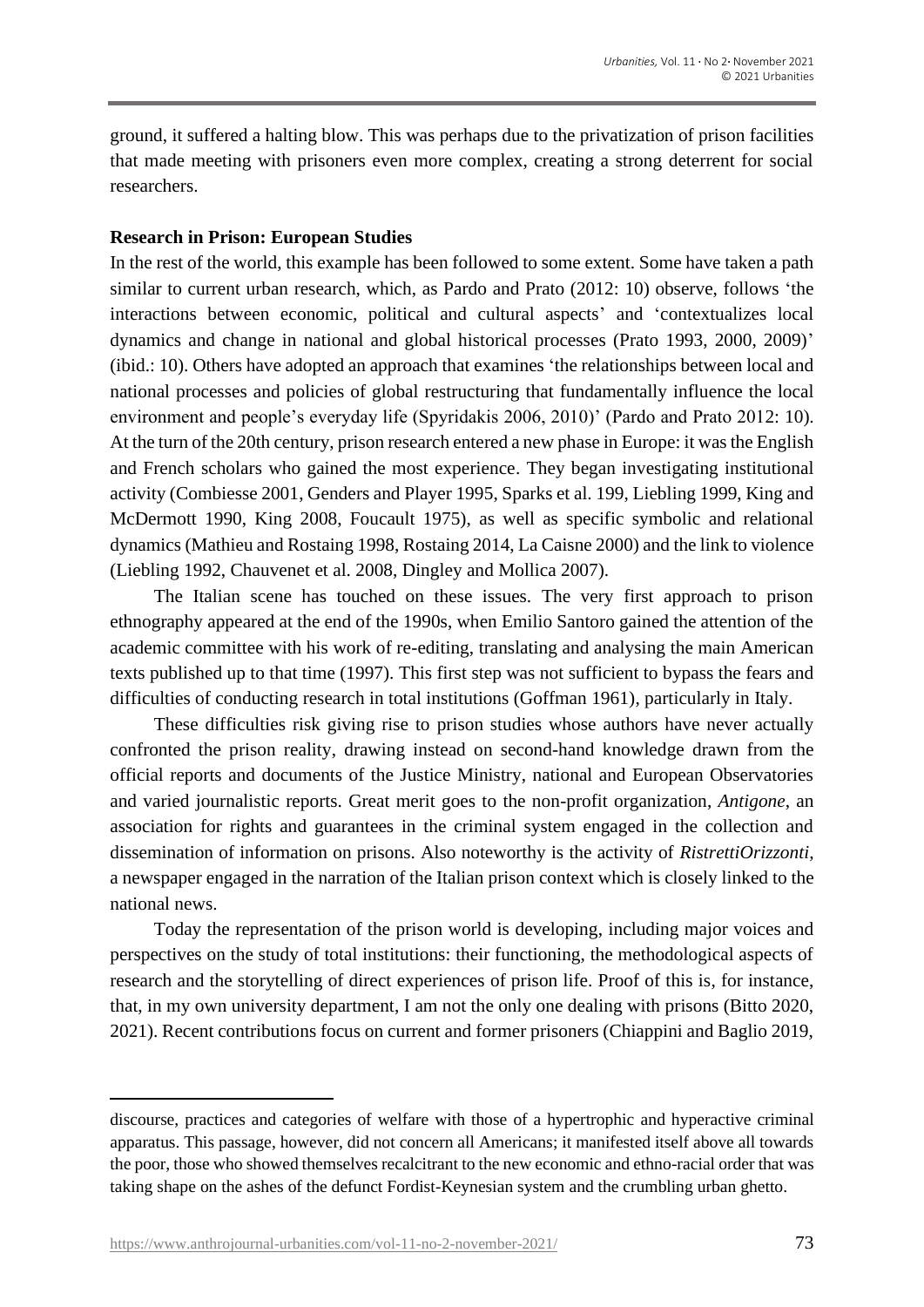Beccegato and Marinaro 2018), thus following at least one of the dictates of the Convict Criminology approach.

#### **Limitations of Prison Ethnography in Italy**

It is not easy to investigate effectively an environment closed to the public. As there are many problems to be faced, prison social research is struggling to take off. There are operational limits relating to penetrating the closed circle of total institutions, as well as intrinsic constraints to ethnographic activity, which risks to be inefficient due to restrictions and resistance by the operators and by the prisoners. Awareness of these constraints and limitations cannot completely prepare an inexperienced researcher, but is an excellent starting point for those who want to undertake this kind of study and want to circumvent these problems. Certainly, the work of Francesca Vianello, leading voice and author of important contributions on the prison environment (Vianello 2019; Vianello and Sbraccia 2010, 2016; Vianello and Degenhardt 2010) is a point of reference.

The first aspect to be analysed is the actual possibility for the researcher to enter the prison. For sociologists or anthropologists, this is hard, because their function is not recognized. So, it is more difficult for them to insert themselves into the prison environment. They often resort to using tricks based on a mutual exchange of values or engage in reciprocity, treating field alliances as a system of indebtedness (Lavanchy 2014). Thus. they end up proposing themselves as interns or volunteers, in order to collect the research material in a well-defined role. Even if it were possible to structure a shared project, the bureaucratic delays associated with accreditation would still need to be addressed. Every activity carried out in the Italian prisons must be approved not only by the prison management but must go through the national authorization process managed by the Ministry of Justice. This double authorization procedure risks extending the timing considerably.

Patience is a fundamental tool for anyone who wants to deal with prison field research; a tool necessary not only while waiting for ministerial authorization but throughout the research process. The second element of operational difficulty is the prison administration's mistrust of social research, often seen as an undue intrusion in the field rather than as a resource. In fact, the researcher is often considered as a stranger aiming to observe the activities and thereafter judge them. Naturally, for the operators in question who feel to be under scrutiny it is easier to dismiss the observer rather than understand the reasons for the research. This opens up a sort of defence of the working context of cultural intimacy (Herzfeld 1997), a more or less conscious mechanism which can inhibit, slow down or block the researcher's entire activity.

The dynamics that I have just described are without a doubt the most difficult to manage. It is important to create acceptance, which is more easily accomplished with a pleasant personality than with authoritative professionalism. Once the authorizations have been obtained and the right relationship — inevitably based on compromise — is established with all the operational teams, it is time to start working, collecting data and information and engaging in observation. Even this phase, however, will be inevitably punctuated by a series of difficulties endogenous to ethnography in prison.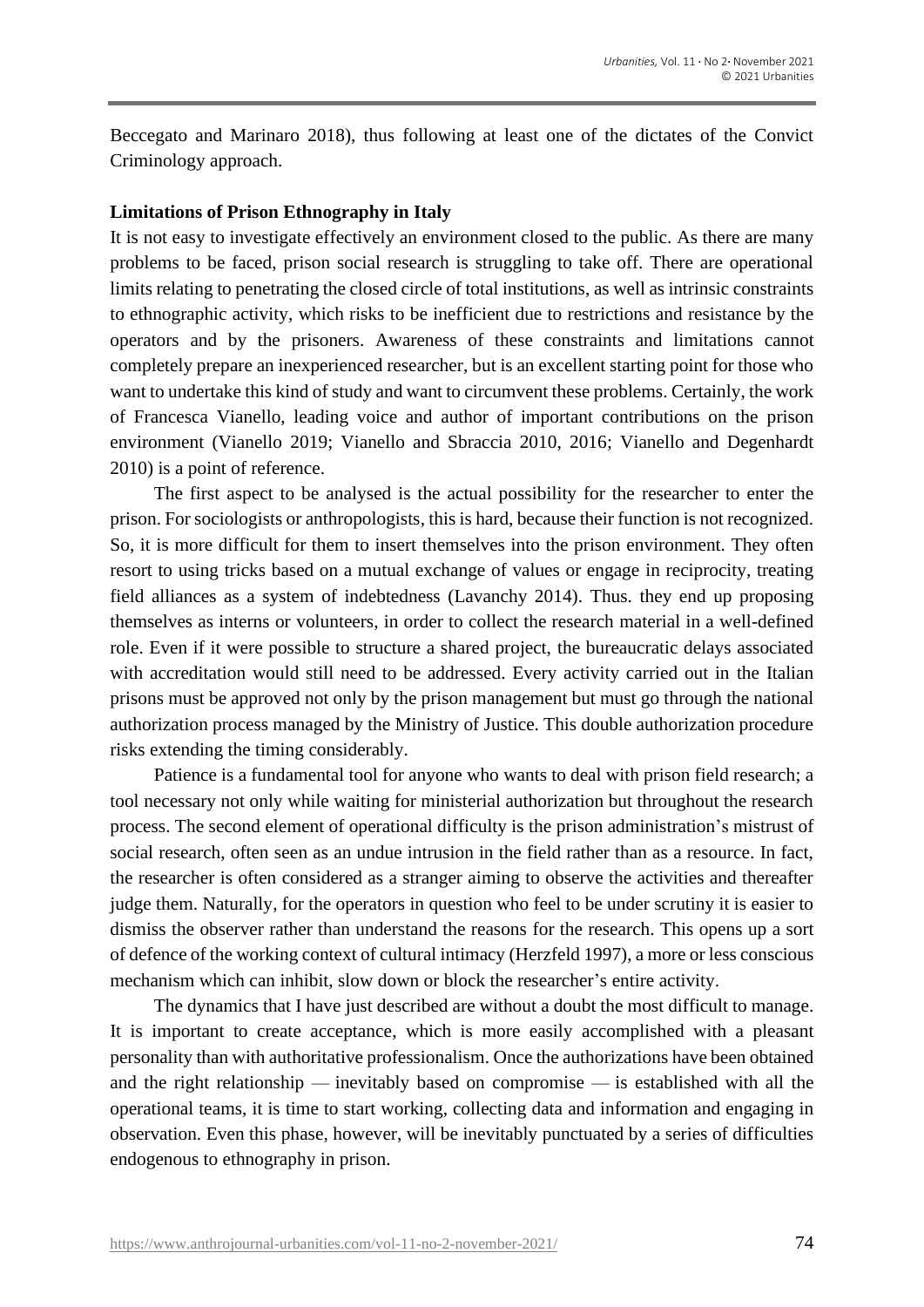As Casale (2019) states, the intention to use the ethnographic method in the study of the prison is not always feasible, due to the complex variables. Ethnography presupposes immersion in the social world that one intends to study, demanding knowledge from within and measuring oneself with little obvious aspects. It is necessary to take into account the interpretative difference within the full expression of the activity of the researcher who probably will develop difficulties in empathic identification with the object of study and a subsequent inability to remain objective. The ethnographic description therefore appears as a long process which begins before going in the field, and which should continue afterwards, to provide description of the prison reality. It is also the product of a limited interpretative practice, which attempts to reconstruct the complex network of non-explicit communication and the often contradictory meanings that affect individual prison institutions and national penitentiary contexts.

A further problem concerns the different levels of importance given to the declarations of the subjects within the penitentiary, which are strictly connected to the hierarchical role covered and socially recognized as more or less credible. These dynamics contribute to a mystification of reality, to which it is easy to succumb when one is extraneous to the analysed context and instinctively seeks interpretative support and considerations on or representations of reality from those who manage the institution. This interpretative framework can be as much the result of the naivety of a bewildered researcher faced with a plurality of dynamics to be analysed as a process conveyed from above, whereby the content of the research is manipulated by the ideas of those who have more power and decide what should be researched and what is off limits; this is a convenient hypocrisy that the researcher runs the risk of being completely unaware of. An additional form of manipulation, or rather deprivation, which the researcher is often a victim of concerns the possibility of investigating life in the penitentiary at times of greater dynamism. This is in reference to all kinds of critical situations. Except for the fortuitous presence of the researcher when a critical event takes place, the resolution of the problems and the bureaucracy underlying these events will prevent the scholar from coming into contact, at least for a short time, with those directly involved, as well as with the entire penitentiary reality. The kind request to leave the research site for a few days or the more common 'barred door' are the mechanisms usually put in place by the penitentiary institution to protect themselves from prying eyes and be able to manage the event according to their own rules. Once again, this implies a non-acceptance of the researcher's work, in this case considered in the same way as the journalist — to be kept at bay until the conflict responsible for the crisis can again be swept under the carpet. Obviously, these are just some generalizations. In fact, it is necessary to take into account the specific rules in each individual prison.

In the following pages, I will explain how I faced some of the aforementioned difficulties, how I was the victim of some operational dynamics and how I managed to circumvent some limits imposed by the prison reality.

# **The Case of the Barcellona Pozzo di Gotto Prison**

This section will be dedicated to the in-depth study of the methods, mechanisms, tricks and restrictions which I had to juggle in order to comply with the obligations of my PhD research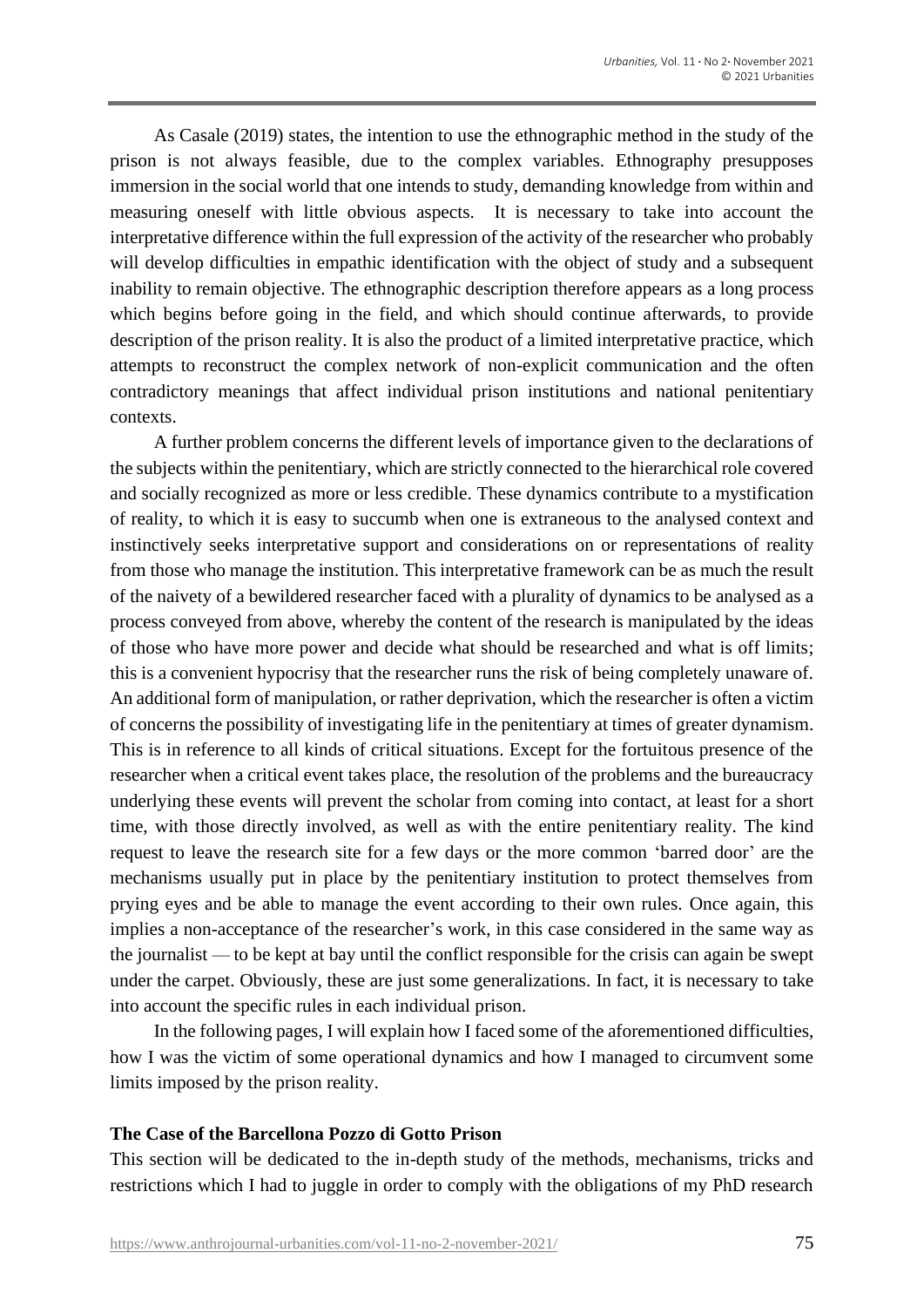(2018-2020). This was an ethnographic experience to be carried out in my own city, not an exotic setting; but, according to Lavanchy (2014), while the location where we work is not always geographically distant, it remains an unfamiliar setting even when we have been 'there' before. In my case, it is a place in a different context, with its own rules and provisions; it is a context where to observe how the 'machine' of the prison administration works and discover unique work and relational dynamics.

The case of the Barcellona Pozzo di Gotto Prison makes a peculiar and interesting case study for various reasons. For contemporary anthropologists, urban phenomena must be contextualized in the global system, taking into account that, as Pardo and Prato (2018: 3) observe, 'what constitutes a city and what is meant by urban are differently understood in different parts of the world'. However, they also point out that, 'While the definition of the city is varied and culturally and politically specific, urban settings are widely identified as hubs of cultural and ethnic interaction' (Pardo and Prato 2018: 3). Indeed, if cities, like districts, are elements of a complex macrocosm, such a macrocosm must be accounted for when trying to unravel what is going on at the local level (Leeds 1972, 1973, 1980). The jail is a real neighbourhood located in the heart of the city of Barcellona Pozzo di Gotto (henceforth Barcellona P. G.). The Barcellona P. G. prison has an almost secular history. It was built in 1925 under the name of 'Judicial Asylum'. It became a Psychiatric Judgement Hospital in 1976, and only in 2017 obtained the current name. Each of the listed classifications evolved over time according to institutional mandates and specific population. The Judicial Asylum was developed in Italy in the 1920s as a social need. It aimed at relieving pressure from a penal system that was at its limit, managing the system's surplus and paying attention to the health needs of offenders who had become insane during imprisonment and of those who should have been declared insane before standing trial for their crimes. It was an environment that guaranteed them medical support, but above all was intended to remove the unmanageable individuals both from prisons and from cities, to safeguard civil society. For these characteristics alone, the institute would have been of great historical interest, in the sense of Richard Fox (1977), who emphasized the relevance of including historical analysis in the locally significant global dimension.

As we have seen, my research would not have produced a real prison ethnography since the focus of my work is centred on the analysis of the historical archive. However, in spite of my interest in documents, I could not have exempted myself from interacting with those who worked in the institute, which brought out how onerous it is, in terms of commitment and patience, to operate within a closed environment.

# **The first meeting — Give up!**

In the preceding section, I discussed in generic terms the difficulties which one is likely to encounter. In retrospect, I can say that during my experience at the penitentiary of Barcelona P. G. I have come across many of these difficulties.

Usually, the acceptance of a research proposal depends upon the perceived importance of the topic, and on a trade-off between possible benefits and the possible demands of having a researcher around. Broadly speaking, we may think of research which links to self-contained,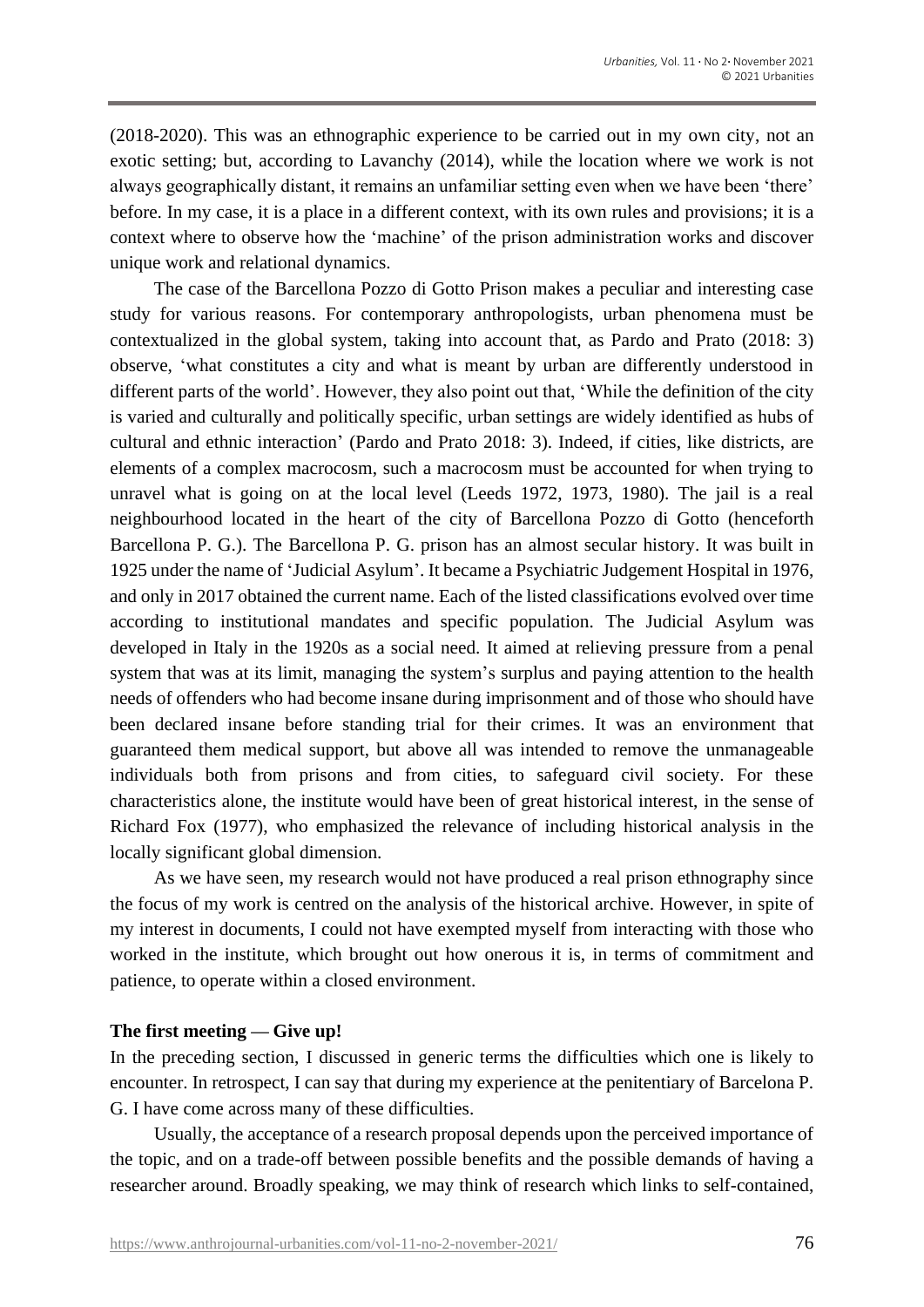emerging areas of policy where policy divisions have not yet been able to find a place in the larger official research programme, and of narrowly defined pure research which offers further exploration of promising leads which have emerged from earlier research (King and Liebling 2008). But in the Italian context the relationship between prison institution and researcher is more complex and my access to the institute was a lucky concession that I was able to pull off only by virtue of an agreement stipulated in the previous year (2017) between the former director of the institute and my university department.<sup>3</sup> In the UK or the US, decision-makers want to consult policy divisions to see whether the research could have some useful pay-off, and getting access to registry offices can be surprisingly easy (Lavanchy 2014); but in Italy external operators are viewed as intruders. I experienced a long wait just to obtain a preliminary appointment; demonstrating how research is often considered as the last thing to pay attention to in the face of a new and complex settlement. In fact, in those years, the institute had not only changed direction but had also changed its entire organization. In spite of the delays and with the full support of my contacts, I managed to get that preliminary meeting about six months after starting my work. Fortunately (or unfortunately?), it was my first time in a prison, and although I only visited the spaces dedicated to staff, everything seemed excessive and extravagant. There are strange elements in all forms of ethnography because, by definition, when we are engaged in ethnographic research we are working within social and political contexts with which we are not familiar, therefore we are vulnerable (Sugden 1996). In my case, I found that there was a procedure to be followed just to access those spaces, including small waits, doors that open only after others close, questions, phone calls, and so on. It is a process that is quite easy to get used to, but the first time is terrifying; especially when passing through closed doors in a metal corridor.

During that first meeting, I was able to speak about my research goals expressing my enthusiasm for being able to begin browsing the archives; an enthusiasm that was welcomed positively but also immediately downsized by a multitude of codes and regulations. I had to wait a little longer for a ministerial authorization, to verify that the Prison had never had insurance charges towards me, and to organize my 'chaperoning'. This third element would become the worry of my entire experience at the penitentiary, a simple action through which I would experience all the resistance that the penitentiary reserves for researchers.

The historical archive was located in a detached area from the administrative offices and to reach it I had to leave the institute to re-enter it from a secondary access, then retrieve the material of interest and bring it back to the administration, where I could consult it. A rather cumbersome process but the only one really possible, considering a series of issues that the Director did not fail to bring to my attention. I was never allowed to go there alone, even just quickly to retrieve some material, a restriction that was presented to me as necessary for my own safety and that of the documentary material, which was rich in sensitive data and liable to theft. Despite these convincing reasons, over time I came to understand that the real interest of the management was to have everything under control at a time of difficult transition and management. My business could have created confusion and misunderstandings, which,

<sup>&</sup>lt;sup>3</sup> That is, the Department of Ancient and Modern Civilizations (DICAM) of the University of Messina.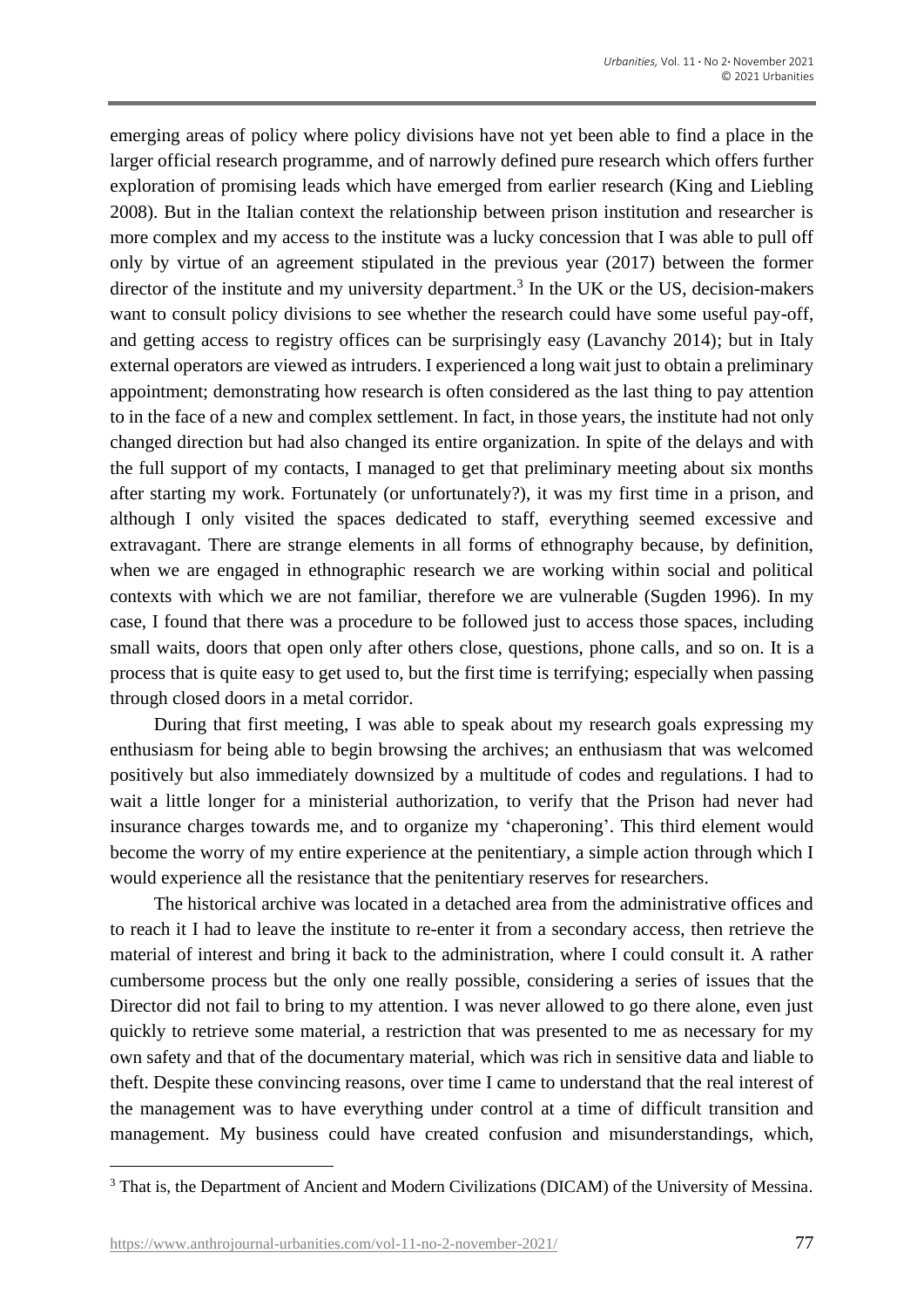according to the Director, only a strict protocol would make it possible to avoid. Furthermore, the Director requested a possible reorganization of the archival complex that I could take part in. The impression I had was that I would be giving something in return for the concession to enter that mysterious world which was kindly granted to me. On that occasion I decided to comply with every request of the Director, showing my willingness to help as long as I could start my work; after all, I had no choice.

You can do research in prison, but you really get the space and time you want only if you promote a mutual exchange of value in terms of good publicity for the institution or, as in my case, carrying out tasks beyond the competence of the employees; that is, if one does not accept the primary, instinctive invitation offered by the penitentiary institution **—** i.e., the invitation to desist.

#### **Staff Resistance — Inside Clashes**

I began my field research in May 2019. I arrived armed with my diary and the telephone number of the legal-pedagogical officer to whom I was entrusted **—** my contact person, my 'chaperone'. These tools were insufficient to allow me free access to the institute; every day, the process in that metal corridor took several minutes and often no one answered the phones. In fact, one of the major problems that I encountered concerned the first approach with the Penitentiary Police; at least during the early days, every time I went there, I would have to present myself, explain the reasons of my entry and wait for confirmation from the upper floors. Initially, I did not see this state of affairs as a form of obstruction; rather, I understood the motivations of those who were doing their job. After some time, the staff became less rigid, as I endeavoured to make myself more familiar to them, at least making it easier for them to recognize my face. I tried to converse with those who welcomed me, spending time at the internal bar so that I could introduce myself and chat with anyone. I tried to convey a pleasant personality and build up a sort of conviviality that I hoped would help me to attain my goal. I soon had to face the futility of this strategy, which turned out to be ineffective in overcoming my difficulties.

After a couple of months, during which my patience and acceptance were severely tested by long waits that ended only thanks to the intervention of an official who, knowing me, guaranteed for me, I requested official documentation certifying that I could access the institute, but that all my activities would be monitored and would therefore fall under the full and sole responsibility of my contact person. Although this document did nothing but confirm what was already tacitly agreed, it allowed me to overcome easily one obstacle but set up another, greater one. My efforts to gain the approval to win over penitentiary employees obtained minimal results in the health area as well with the Penitentiary Police but almost no results in the administration, among the 'educators'**—** the direct colleagues of my referent, that is **—** who did everything possible to keep me at bay. I thought that attitude was circumstantial, but I would soon discover that it was far-sighted. Sooner or later, my presence would have created a specific disturbance in the work activity. Moreover, escorting me for a few minutes a day to the archive — an ancillary practice done only as a personal favour — was an activity that no one wanted to carry out. This combination explained the distance that was being taken from me. The staff saw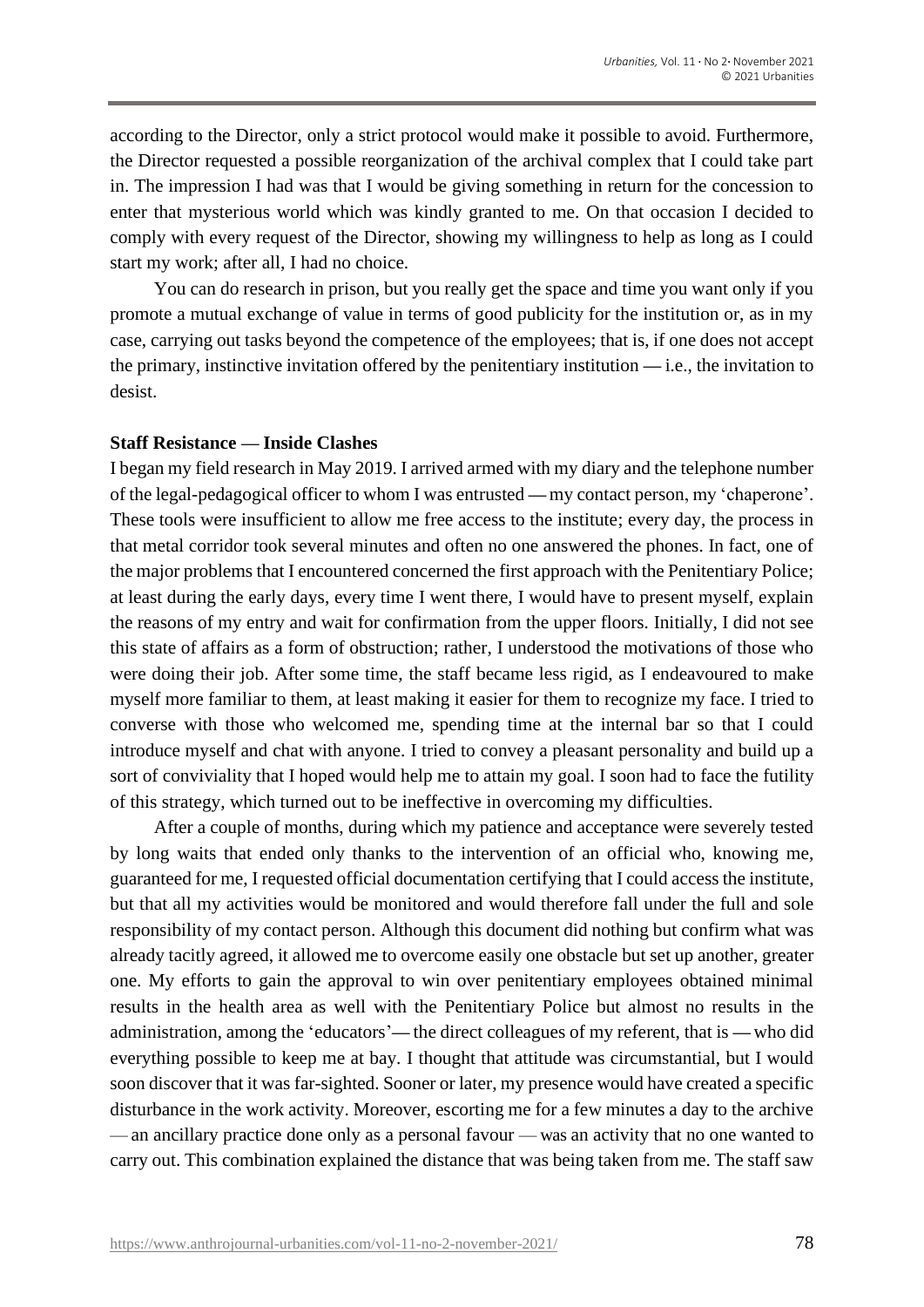me as a problem, and in a prison, both staff and prisoners have a vested interest in avoiding problems; this varies considerably from prison to prison (King and McDermott 1990) but in my case it seemed that many had become extremely skilled in doing so. I only became aware of this issue many months later. In the early days, I maintained constant telephone contact with my contact person at the institute to schedule my time there. We agreed on the schedule from day to day, but I spent many hours waiting for the right moment to go to the archive, which, however imperfect the system, worked well. My referent, who was my most valid supporter within the prison environment, made it clear that I would certainly have operational difficulties in his absence. So, I decided to be there mostly when he was.

The situation changed drastically when my contact person was forced to take time off from work for an indefinite period. It only took a month for me to find out just how true his advice was. Not knowing for how long he would be absent, I decided to continue my research activity, hoping that once I was on site I would find someone willing to support me. This was ideally a perfect plan but immediately clashed with denials and administrative issues. That month I was forced into long waits which did not always end with a positive outcome. During those days, I was often invited to go home without being able to complete my investigation; only a couple of times did I get someone to escort me to the archive and, in both cases, he was an agent perhaps adequately solicited or more simply moved to compassion by the incompleteness of my stay in the institute. This difficult phase affected my spirit of adaptation, forcing me to give up, at least temporarily. Because no one would perform duties not specifically attributed to their job, in the harshness of that environment, the absence of my referent increased the need to obtain authorization even for the most banal procedures.

In the Barcellona P. G. prison, there were complex reasons responsible for a constant state of tension between the various operational teams of the institute. Earlier, I mentioned the legal position and the upheavals that the prison had experienced in recent years. It was in this climate of change that various internal conflictual dynamics developed. Perhaps I became a scapegoat in these conflicts. The real reason for the tensions was the process of de-structuring of the entire work activity. There was no more group planning or team work activities aimed at the achievement of common objectives. Instead, there were four distinct teams that no longer responded to a single imperative, but acted according to the rules, codes and dictates of the Ministry.

The prison environment was entirely managed and organized under the authority of a single person, the Director, who modelled the statutes by responding personally to the authority of the Ministry of Justice in a rather original way. This partially removed other operators who would have worked following the Director's instructions. In the Barcellona P. G. prison context, the Director was identified as not only a problem solver but also as a real point of reference. He was admired and appreciated by all operators as well as by prisoners and patients. I interviewed several professionals who had personally experienced the statutory transition and, listening to them, I identified a common leitmotif, appreciation and nostalgia for the time under the former Director. His departure, and the restructuring inevitably generated confusion and tensions. Today the administration, the Penitentiary Police, the School and Health Care Unit coexist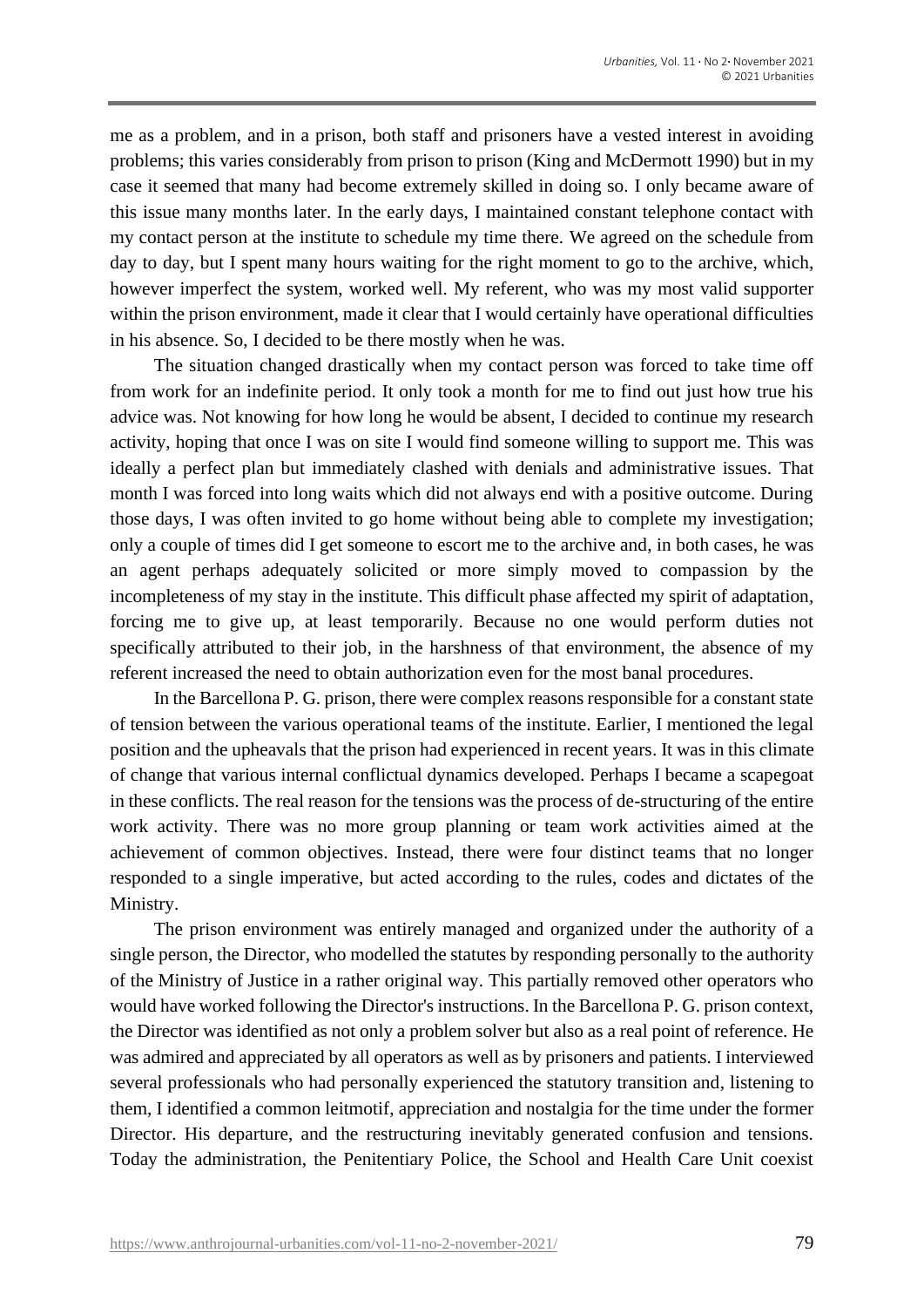within the institution. Teams must work together, but they follow different dictates. They proceed without certainty as to which dictate prevails over the others.

While waiting for this state of affairs to change, some penitentiary workers have taken other paths; some have moved to different jobs, others have chosen early retirement. Those who have stayed or have recently joined the staff have to deal with a climate of tension both between the different operating units and within the unit to which they belong. They do not necessarily take part in the underground conflict but are inevitably influenced by it in the performance of their duties. I found myself in this situation because the team put me in the most difficult situation. They withheld the support prescribed by the management; they agreed to grant me interviews and then prevented me from addressing certain issues; they paid attention to me lasciviously, also commenting on my clothing; they gave me countless appointments that were often postponed or even cancelled. Obviously, all these difficulties did not cancel out the sympathy, honesty and hospitality of most of the operators with whom I had the pleasure of sharing my days. However, these difficulties remain in my memory as a marker of my experience in that specific context and as examples of what can be encountered in similar situations.

### **The Logic of Extreme Confidentiality: Criticality and the 'Off the Record'**

The last significant elements to be taken into account are the 'unspoken', the 'off the record', and all those subdued silent practices that express the reality of the logic of extreme confidentiality that is in force in prisons. Given the strict confidentiality attitude of all the officials, from the first moment, I had the feeling that in that closed system, it would be difficult to obtain information on the present activities or even on grisly past events. As King and Liebling (2008) state, there are situations where access has been denied and researchers have found themselves temporarily side-lined. Although small critical issues always arise but can be managed with immediacy and ease, things are different when more unusual events occur, especially when they attract media coverage.

Three critical events occurred during my field research; at least, three that I was aware of. The first took place right at the beginning of my fieldwork. Two restricted inmates, who were transferred to the Barcellona P. G. prison following some disagreements with other inmates, set fire to the mattresses in their cell in protest, causing the intoxication of seven officers and a nurse (Bruno 2019a). Although this was a particularly difficult event to manage, both initially and later on, it did not influence my activity. This applied also to the second incident, the attempted escape in 2019 of two prisoners and their subsequent pursuit (Editorial Board, Poliziapenitenziaria.it 2019, 2020). In this second case, it was more difficult for me to obtain information, for there was a certain reluctance in addressing the issue; I was given a summary report but most of the information was published in the newspapers. In spite of this reticence, even in this case I was lucky to be able to continue my activity quietly, including my trips to the archive. I was treated differently when the third critical event occurred, which devastated the institute and all its operators. That September (Bruno 2019b), a twenty-year-old inmate committed suicide. On that occasion, I was invited to avoid attending the prison for a short period. On my return, I found that it was impossible to discuss what had happened — the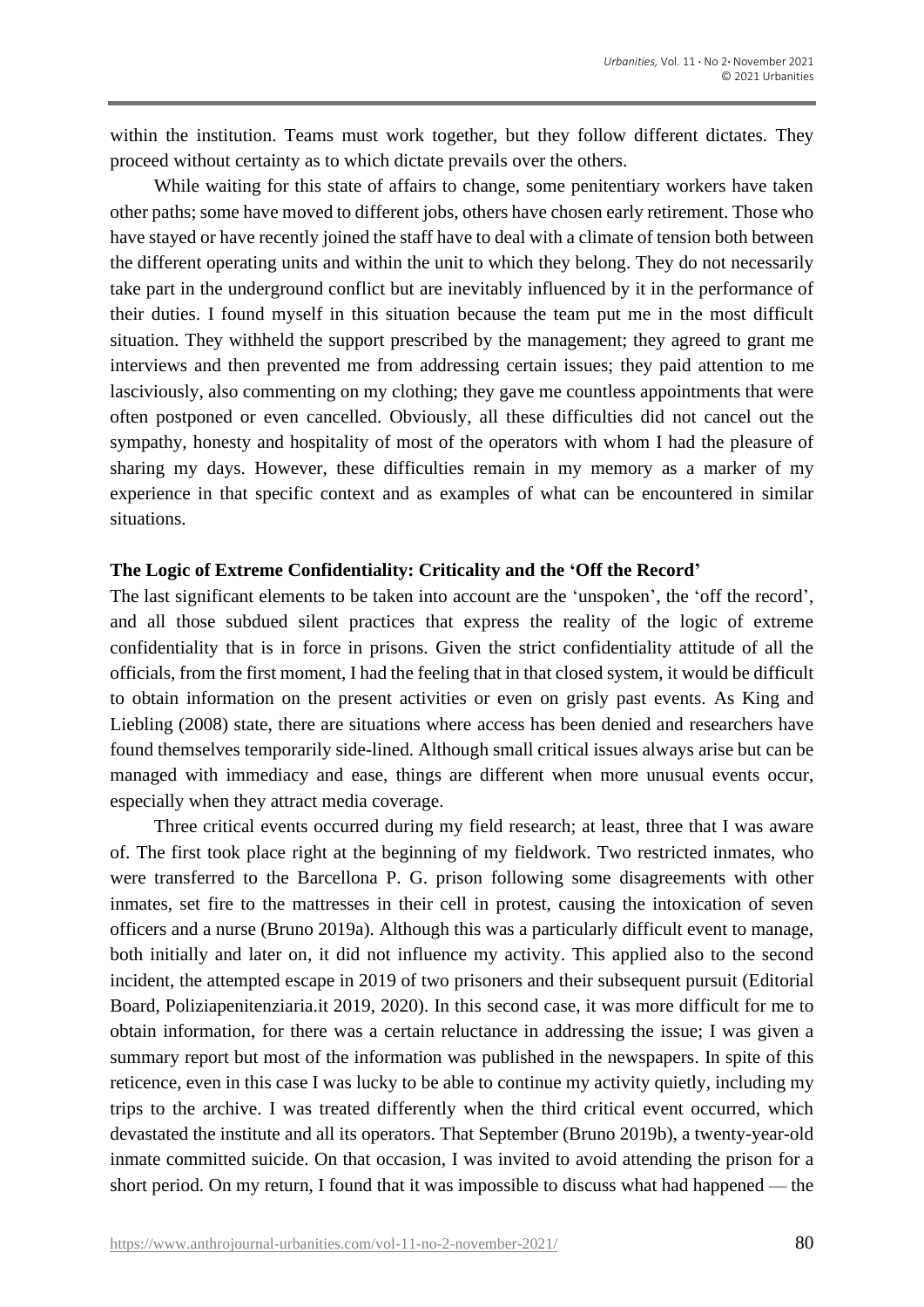topic had become taboo. I am convinced that during the time I spent there many more events occurred, perhaps less dramatic and not considered newsworthy. But the events that I have described, and others that were hidden, remain in an aura of mystery and extreme secrecy.

The interviews that I held in the prison revealed the personality of some individuals who had lived through the aforementioned events. It was difficult to break down the barriers and involve the participants in an open-hearted narrative about their work experience. In this regard, it will be useful to mention an episode that put me in an uncomfortable situation. I was to carry out an interview with the manager of the treatment area. As I started, I used the word 'interview', a choice that I made naively and that had unexpected results. This word generated an instinctive reluctance from the interviewee. She apologized, stating that she had thought that ours was going to be just a chat. Unwittingly, I had made alarm bells ring — prison workers seem to be naturally equipped with this defence mechanism, especially when an external agent is involved who might form a judgment or evaluation which they cannot control. In this particular circumstance, our 'chat' was postponed. Then, a ministerial authorization became necessary, and a couple of months later the interview finally took place. Bringing to mind Anne Lavanchy's fiction (2014), this awkward experience engendered a productive reflection on methodological specificities and useful insights on the challenges one encounters in doing fieldwork. The question is, how can we engage in interpersonal relationships whose primary purpose is their usefulness for our research and recognize their instrumental character while avoiding manipulation?

The unfortunate misunderstanding that I have described aside, in almost all the conversations, I noticed a reluctance caused by the use of the tape recorder. The fact that every word was recorded generated an almost natural resistance to face the hottest issues, such as the external interference on the activity of the institute's staff, or the work choices that were made due to bad management, which was attributed to third parties. Stories were told only after I uttered the proverbial phrase 'off the record' and responded to cold glances at the recorder implying that I should turn it off. The attitude originates in the logic of absolute confidentiality to which, evidently, prison workers are tacitly instructed, and which influences them even after they have been discharged from their job.

But what most of all continues to be shrouded in an aura of mystery is precisely the historical archive. Being the main object of my research, I spent time trying to gain information from those papers without ever obtaining clear answers. What I wanted to clarify mainly concerned the absence of part of the documentation. The disappearance of this documentation remained a mystery, considering certain officials' assurances that no document had been stolen or transferred, inferences about some periodic transfer of documents from that archive to another one, the ignorance of some about the existence of the archive and how this was managed. None of this information led me to know the facts, forcing me to fully re-evaluate my project and deal only with the documentation available to me. The complexity of the events relating to the transfer and dismemberment of the archival complex should be attributed to a real neglect of the great historical value of the documentation that has been protected exclusively through custody. There was a real lack of respect for the historical heritage of the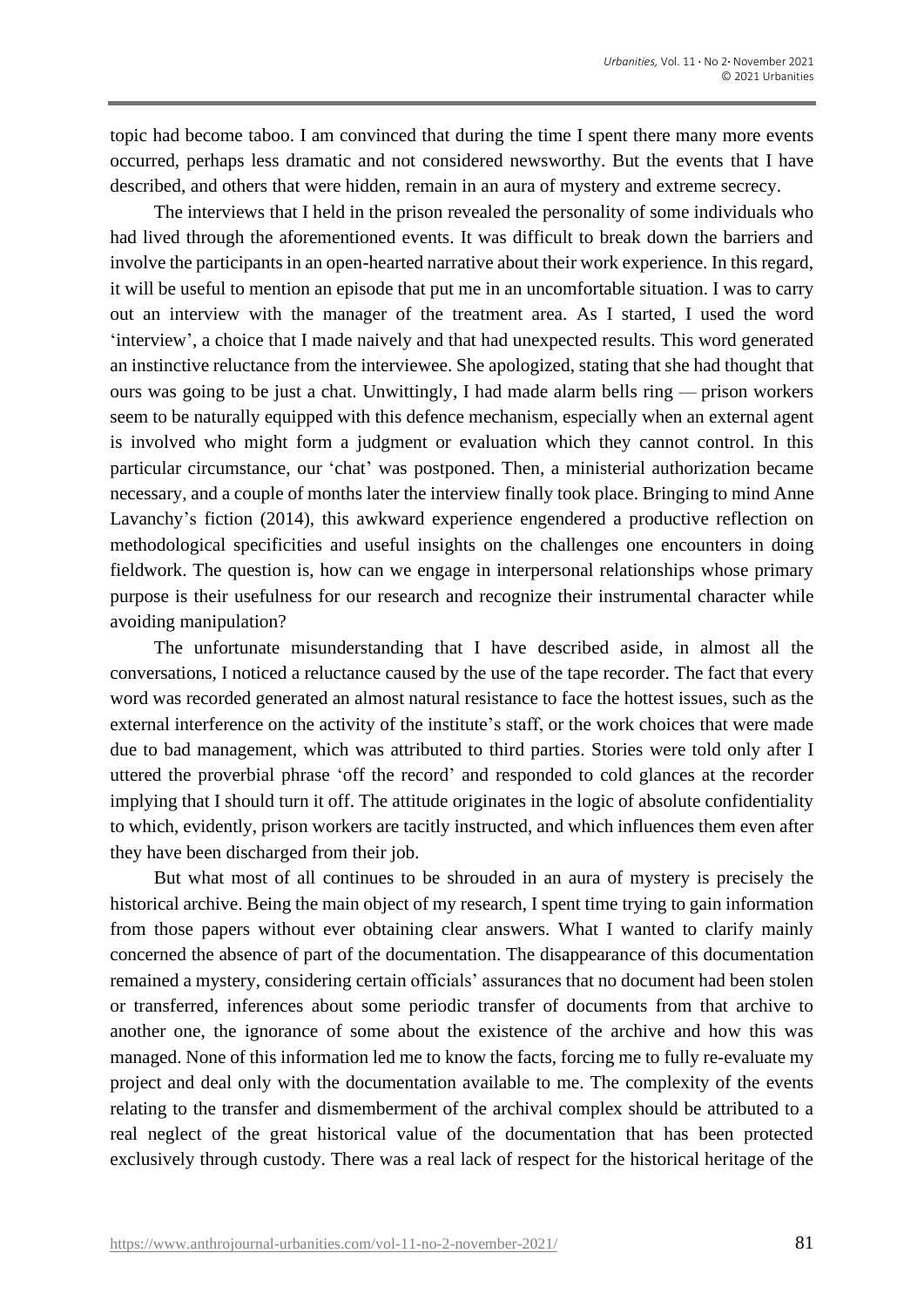archive. Ironically, this is the legacy of the Judicial Asylum and of the way in which its inmates/patients were treated and guarded, but (almost) never cared for.

### **Conclusion**

In spite of all the difficulties, contradictions and narrowness, my experience at the Barcellona P. G. prison progressed by small steps and, thanks to an infinite perseverance, with a fair success. Apart from all other factors that I have described, I am certain that the period in which my research took place was wrong, due to the limitations to which we were all subjected from March 2020. The unexpected advent of the Covid-19 global pandemic has indelibly influenced our way of conceiving relationships, education and work. For us researchers it involved a stop in our activities.

The prison reality, closed by definition, was sealed in order to protect the health of the operators and the inmates, but above all in an attempt to manage the unmanageable. The Italian prisons were real hotbeds of revolt, caused by prisoners' fear for their lives, with the consequence that more rights were denied, such as meeting family members. The Barcellona P.G. prison context, full of all the aforementioned idiosyncrasies and marred by undersized staffing, faced a plurality of difficulties and critical moments linked to intolerance, fears and increased constraints. For example, when two cellmates were diagnosed to be Covid-19 positive, the violent protest that broke out was immediately put down by the prison police (Messinaoggi.it 2020). As I have explained, my presence had never been facilitated before. Now, in such a challenging, new and difficult to interpret framework, the presence of an external subject with external purposes was unthinkable. Furthermore, even if I had wanted to take the risk of going to the institute and had been welcomed there, I would have nonetheless encountered the same difficulties as before (now, perhaps tripled) given that my contact person was not there, being engaged in remote work to protect a fragile partner. A perfect conjunction of events affecting negatively the conclusion of my work at the prison.

In conclusion, is it possible to do research in prison institutions? Given my personal experience, it would seem impossible. However, it is also true that it is not common to come across a global pandemic, just as it is not common to do fieldwork in place undermined by ongoing changes and populated by people who are reluctant to participate in social research. It is possible for the researcher to carry out a good study in Italian prisons, provided that one is aware of the limits and difficulties. According to Lavanchy (2014), successful social scientists rely on their innate capacities to weave friendly and useful relationships, which in turn reinforces the idea that 'the field' must be experimented with but cannot be learned. I believe that a commitment to do research in this difficult sector is indispensable. In Italy there is no lack of total institutions of excellence where to carry out good research. Perhaps, however, it is precisely where there is greater reticence that the work of the anthropologist should focus, with the aim to acquire knowledge and investigate an absolutely confidential system, which is often so because it is too inefficient and ineffective. Afterall, if there was not some small difficulty in doing field research, what fun would there be?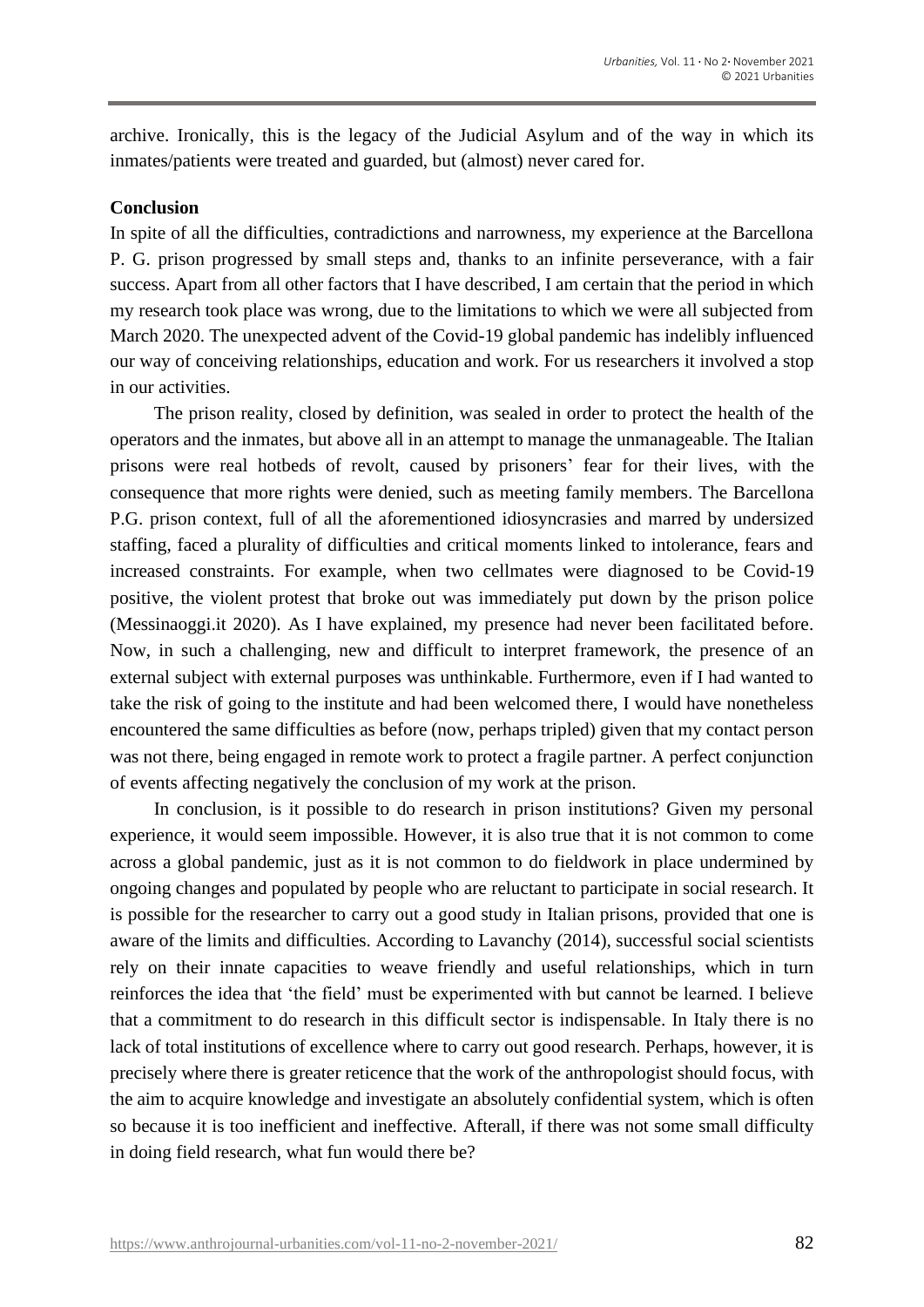#### **References**

- Beccegato, P. and Marinaro R. eds. 2018. *Rifarsi una vita. Storie oltre il carcere*. Bologna: Edizioni Dehoniane.
- Bitto, G. 2020. "Nel senso, chi l'ha mai vista?" La percezione della mafia nei detenuti per 416bis della Casa Circondariale Catania Bicocca. *Illuminazioni. Rivista di lingua, letteratura e comunicazione*, 52 (1): 87-112.
- Bitto, G. 2021. Narrare al di là delle sbarre. Progetto di scrittura tra i detenuti per mafia della Casa Circondariale Bicocca di Catania. *Peloro. Rivista del Dottorato in Scienze Umanistiche*, 7 (1): 105-124.
- Bruno, L. 2019a. Messina: nuovi guai ma stessi cronici problemi per la Casa circondariale di Barcellona. *Quotidiano di Sicilia*. 8 June; available at [http://www.ristretti.org/index.php?option=com\\_content&view=article&id=80330:mes](http://www.ristretti.org/index.php?option=com_content&view=article&id=80330:messina-nuovi-guai-ma-stessi-cronici-problemi-per-la-casa-circondariale-di-barcellona&catid=220:le-notizie-di-ristretti&Itemid=1) [sina-nuovi-guai-ma-stessi-cronici-problemi-per-la-casa-circondariale-di](http://www.ristretti.org/index.php?option=com_content&view=article&id=80330:messina-nuovi-guai-ma-stessi-cronici-problemi-per-la-casa-circondariale-di-barcellona&catid=220:le-notizie-di-ristretti&Itemid=1)[barcellona&catid=220:le-notizie-di-ristretti&Itemid=1,](http://www.ristretti.org/index.php?option=com_content&view=article&id=80330:messina-nuovi-guai-ma-stessi-cronici-problemi-per-la-casa-circondariale-di-barcellona&catid=220:le-notizie-di-ristretti&Itemid=1) accessed 1 September 2021.
- Bruno, L. 2019b*.* Barcellona Pozzo di Gotto (Me). Detenuto 20enne muore suicida nell'ex Opg. *ilsicilia.it*. 17 September; available at [http://www.ristretti.org/index.php?option=com\\_content&view=article&id=82929:barc](http://www.ristretti.org/index.php?option=com_content&view=article&id=82929:barcellona-pozzo-di-gotto-me-detenuto-20enne-muore-suicida-nellex-opg&catid=220:le-notizie-di-ristretti&Itemid=1) [ellona-pozzo-di-gotto-me-detenuto-20enne-muore-suicida-nellex-opg&catid=220:le](http://www.ristretti.org/index.php?option=com_content&view=article&id=82929:barcellona-pozzo-di-gotto-me-detenuto-20enne-muore-suicida-nellex-opg&catid=220:le-notizie-di-ristretti&Itemid=1)[notizie-di-ristretti&Itemid=1,](http://www.ristretti.org/index.php?option=com_content&view=article&id=82929:barcellona-pozzo-di-gotto-me-detenuto-20enne-muore-suicida-nellex-opg&catid=220:le-notizie-di-ristretti&Itemid=1) accessed 1 September 2021.
- Casale, G. 2019. Le difficoltà di accesso al carcere e i limiti alla ricerca qualitative. *Culture e Studi del Sociale*, 4 (1): 77-93.
- Chauvenet, A., Rostaing, C., Orlic, F. 2008. *La violence carcérale en question.* Paris: Presses Universitaires de France.
- Chiappini, C. and Baglio, M. eds. 2019. *Frammenti autobiografici dal carcere. Laboratori di scrittura sulla paternità tra uomini detenuti e uomini liberi.* Milan: FrancoAngeli.
- Clemmer, D. 1940. *The Prison Community*. New York: Holt.
- Combiesse, P. 2001. *Prisons des villes et prisons des campagnes*.. Editions de l'Atelier, Ivrysur-Seine, 1996 - Sociologie de la Prison. Paris: La Découverte.
- Corazza Padovani, N. ed. 2018. *Sobre casos e casamentos: Afetos e "amores" através de penitenciárias femininas em São Paulo e Barcelona*. São Carlos: Edufscar.
- Dingley, J. and Mollica, M. 2007. The Human Body as a Terrorist Weapon: Hunger Strikes and Suicide Bombers. *Studies in Conflict & Terrorism*, 30 (6): 459-492.
- Editorial Board. 2019. Tentata evasione dal carcere di Barcellona: i dettagli sulla cattura. *Poliziapenitenziaria.it*. 15 July; available at [https://www.poliziapenitenziaria.it/tentata](https://www.poliziapenitenziaria.it/tentata-evasione-dal-carcere-di-barcellona-i-dettagli-sulla-cattura/)[evasione-dal-carcere-di-barcellona-i-dettagli-sulla-cattura/,](https://www.poliziapenitenziaria.it/tentata-evasione-dal-carcere-di-barcellona-i-dettagli-sulla-cattura/) accessed 1 September 2021.
- Editorial Board. 2020. Barcellona Pozzo di Gotto (Me). Covid in carcere, rivolta dei detenuti. *Messinaoggi.it*. 22 November; available at [https://www.messinaoggi.it/website/2020/11/22/detenuti-con-il-covid-rivolta-a-](https://www.messinaoggi.it/website/2020/11/22/detenuti-con-il-covid-rivolta-a-barcellona/)

[barcellona/,](https://www.messinaoggi.it/website/2020/11/22/detenuti-con-il-covid-rivolta-a-barcellona/) accessed 1 September 2021.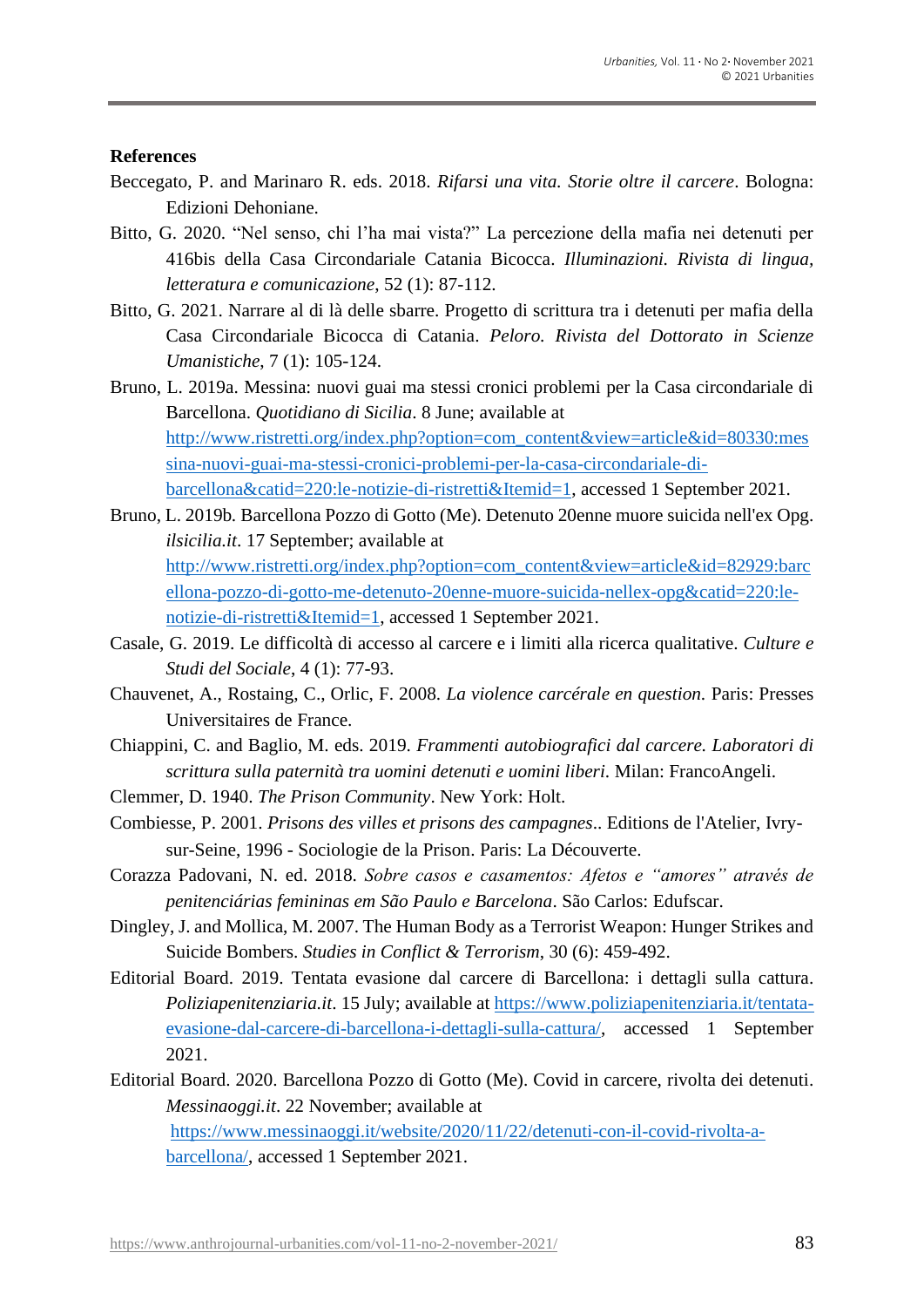- Forster, W. and Forster, B. 1996. England and Wales: The State of Prison Education. *Journal of Correctional Education*, 47 (2):101-105.
- Foucault, M. 1975. *Surveiller et punir. Naissance de la prison*. Paris: Editions Gallimard.
- Fox, R. 1977. *Urban Anthropology: Cities in Their Cultural Settings.* Englewood Cliffs, New Jersey: Prentice-Hall.
- Geertz, C. 1973. *The Interpretation of Culture*. New York: Basic Books.
- Geertz, C. 1988. *Works and Lives: The Anthropologist as Author.* Palo Alto: Stanford University Press.
- Genders, E. and Player, E. 1995. *Grendon: A Study of a Therapeutic Prison*. Oxford: Clarendon Press.
- Goffman, E. 1961. *Asylums: Essays on the Social Situation of Mental Patients and Other Inmates*. New York: Doubleday.
- Herzfeld, M. 1997. *Cultural Intimacy: Social Poetics and the Real Life of States, Societies, and Institutions.* London: Routledge.
- Irwin, J. 1970. *The Felon.* Berkeley: University of California Press.
- Irwin, J. 1980. *Prisons in Turmoil.* Boston: Little Brown.
- Irwin, J. 1985. *The Jail*. Berkeley: University of California Press.
- Jacobs, J. 1977. *Stateville: The Penitentiary in Mass Society.* Chicago: University of Chicago Press.
- Jorgensen, D. L. 1989. *Participant Observation: A Methodology for Human Studies*. Thousand Oaks: Sage Publications.
- King, R. D. and Liebling, A. 2008. Doing research in prison*.* In R. D. King and E. Wincup (eds), *Doing research on crime and justice.* Oxford: Oxford University Press.
- King, R. D. and McDermott, K. 1990. "My geranium is subversive": some notes on the management of trouble in prisons. *The British Journal of Sociology*, 41 (4): 445-471.
- La Caisne, L. 2000. *Prison. Une ethnologue en centrale*. Paris: Editions Odile Jacob.
- Lavanchy, A. 2014. *Doing and Undoing Fieldwork: A Case of Participant Observation in a State Institution.* London: SAGE Publications.
- Leeds, A. 1972. Urban anthropology and Urban Studies*. Urban Anthropology Newsletter*, 1  $(1): 4-5.$
- Leeds, A. 1973. Locality power in relation to supralocal power institutions. In A. Southhall (ed.), *Urban anthropology: cross-cultural studies of urbanization*. New York: Oxford University Press
- Leeds, A.1980. Towns and villages in society: hierarchies of order and cause*.* In Collins T. (ed.)*, Cities in a Larger Context*. Athens: Univ. Georgia Press.
- Liebling, A. 1992. *Suicides in Prison*. London: Routledge.
- Liebling, A. 1999. Doing Research in Prison: Breaking the Silence? *Theoretical Criminology*, 3 (2):147-173.
- Malcom, X. 1969. *The Autobiography of Malcolm X*. London: Penguin Books.
- Mathieu, L. and Rostaing, C. 1998. La relation carcérale. Identités et rapports sociaux dans les prisons pour femmes. *Revue française de sociologie*, 39 (4): 799 – 803.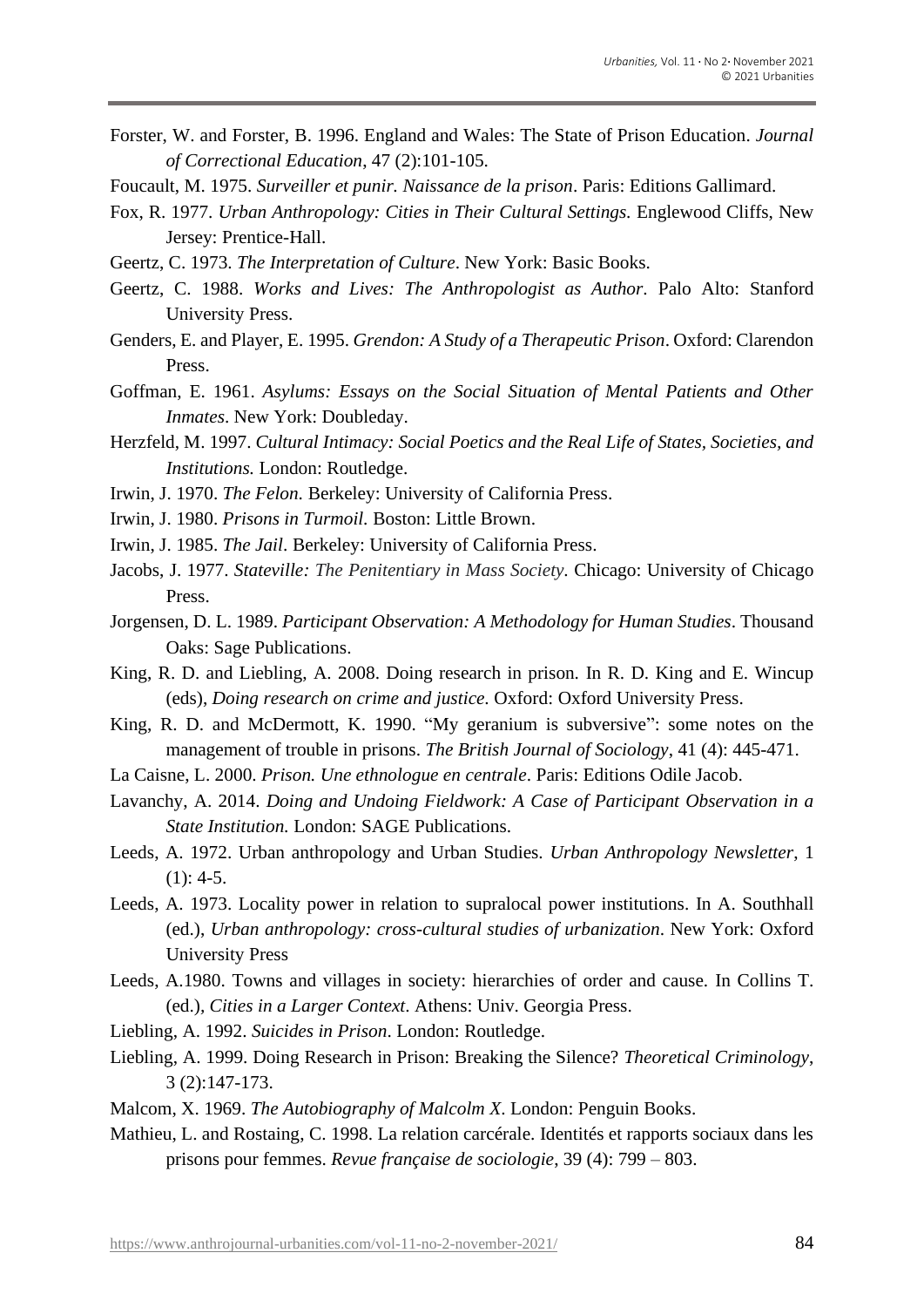- Nadelson, R. 1972. *Who Is Angela Davis?: The Biography of a Revolutionary*. New York: Simon & Schuster.
- Pardo, I. and Prato, G. B. 2010. Disconnected Governance and the Crisis of Legitimacy. In I. Pardo and G.B. Prato (eds) *Citizenship and the Legitimacy of Governance. Anthropology in the Mediterranean Region.* London: Routledge.
- Pardo, I. and Prato, G. B. 2012. The Contemporary Significance of Anthropology in the City. In I. Pardo and G.B. Prato (eds) *Anthropology in the City: Methodology and Theory*. London: Routledge.
- Pardo, I. and Prato, G. B. 2018. Urban Ethnography Matters: Analytical Strength, Theoretical Value and Significance to Society. In I. Pardo and G.B. Prato (eds) *The Palgrave Handbook of Urban Ethnography*. New York: Palgrave Macmillan.
- Prato, G. B. 1993. Political Decision-Making: Environmentalism, Ethics and Popular Participation in Italy. In K. Milton (ed.) *Environmentalism: The View from Anthropology*. London and New York: Routledge.
- Prato, G. B. 2000. The Cherries of the Mayor: Degrees of Morality and Responsibility in Local Italian Administration. In I. Pardo (ed.) *Morals of Legitimacy: Between Agency and System*. Oxford: Berghahn.
- Prato, G. B. 2009. Minorities in Italy: The Cases of Arbëresh and Albanian Migrations. In G. B. Prato (ed.) *Beyond Multiculturalism: Views from Anthropology.* London: Routledge.
- Prato, G. B., Pardo, I. 2013. "Urban Anthropology". *Urbanities*-*Journal of Urban Ethnography*, 3 (2): 80-110; [https://www.anthrojournal-urbanities.com/docs/tableofcontents\\_5/7-](https://www.anthrojournal-urbanities.com/docs/tableofcontents_5/7-Discussions%20and%20Comments.pdf) [Discussions%20and%20Comments.pdf](https://www.anthrojournal-urbanities.com/docs/tableofcontents_5/7-Discussions%20and%20Comments.pdf)
- Redfield, R., Linton, R. and Herskovits, M. J. 1936. Memorandum for the study of acculturation. *American Anthropologist*, 38 (1): 149 – 152.
- Rideau, W. and Wilkberg, R. 1992. *Life Sentences: Rage and Survival behind Bars*. New York: Times Books.
- Ross, J. I. and Richards, S. eds. 2003. *Convict Criminology*. Toronto: Thomson Learning.
- Rostaing, C. 2014. L'ordre négocié en prison: ouvrir la boîte noire du processus disciplinaire. *Droit et société*, 87 (2): 303 – 328.
- Santoro, E. 1997. *Carcere e Società Liberale*. Torino: Giappichelli.
- Sparks, R., Bottoms, A., Hay, W. 1996. *Prisons and the Problem of Order*. Oxford: Clarendon Press.
- Spyridakis, M. 2006. The Political Economy of Labour Relations in the Context of Greek Shipbuilding: An Ethnographic Account*. History and Anthropology*, 17 (2): 153-170.
- Spyridakis, M. 2010. Between Structure and Action: Contested Legitimacies and Labour Processes in Piraeus. In I. Pardo and G. B. Prato (eds.) *Citizenship and the Legitimacy of Governance. Anthropology in the Mediterranean Region.* London: Routledge.
- Sugden, J. 1996, *Boxing and Society: An International Analysis.* Oxford: Manchester University Press.
- Sykes, G. 1958. *The Society of Captives: A Study of a Maximum Security Prison*. New Jersey: Princeton University Press.